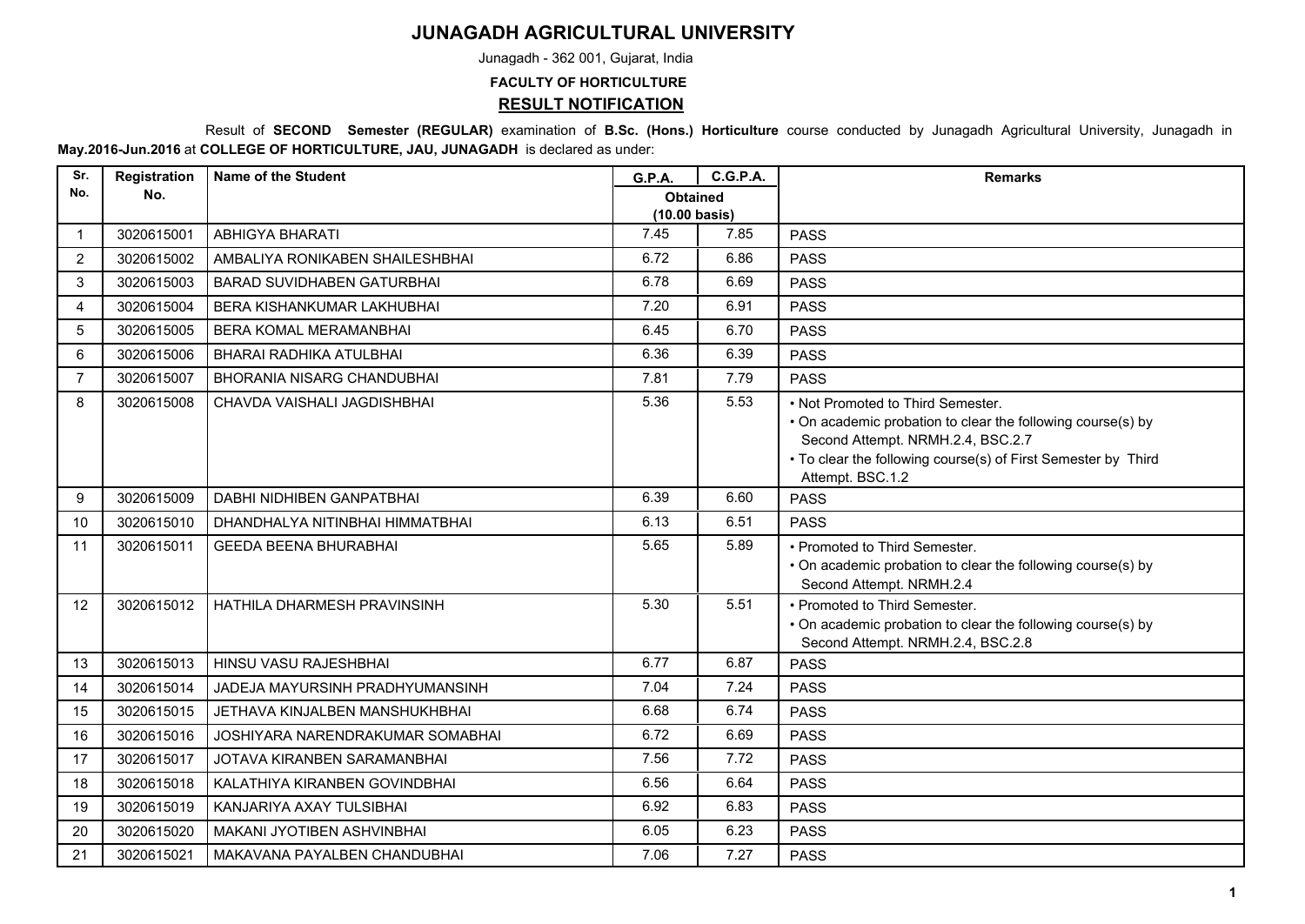| Sr. | Registration | <b>Name of the Student</b>       | <b>G.P.A.</b>   | <b>C.G.P.A.</b> | <b>Remarks</b>                                                                                                                                                                                                                                                                                                                      |
|-----|--------------|----------------------------------|-----------------|-----------------|-------------------------------------------------------------------------------------------------------------------------------------------------------------------------------------------------------------------------------------------------------------------------------------------------------------------------------------|
| No. | No.          |                                  | <b>Obtained</b> |                 |                                                                                                                                                                                                                                                                                                                                     |
|     |              |                                  | (10.00 basis)   |                 |                                                                                                                                                                                                                                                                                                                                     |
| 22  | 3020615022   | MAKAWANA JATINKUMAR NAGJIBHAI    | 6.27            | 6.22            | <b>PASS</b>                                                                                                                                                                                                                                                                                                                         |
| 23  | 3020615023   | MALANI BHUMIBEN JAYANTIBHAI      | 6.40            | 6.33            | <b>PASS</b>                                                                                                                                                                                                                                                                                                                         |
| 24  | 3020615024   | MARU JIGNESHKUMAR DHIRAJLAL      | 5.08            | 5.33            | • Not Promoted to Third Semester.<br>• On academic probation to clear the following course(s) by<br>Second Attempt. NRMH.2.4, BSC.2.7, BSC.2.8<br>• To clear the following course(s) of First Semester by Third<br>Attempt. BSC.1.2<br>• Student has to maintain O.G.P.A. of 5.50 to earn the B.Sc.<br>(Hons.) Horticulture course. |
| 25  | 3020615025   | MATHUKIYA AKASHKUMAR RAMESHBHAI  | 7.07            | 6.85            | <b>PASS</b>                                                                                                                                                                                                                                                                                                                         |
| 26  | 3020615026   | NAGHERA RIDDHEEBEN MENASIBHAI    | 6.88            | 6.98            | <b>PASS</b>                                                                                                                                                                                                                                                                                                                         |
| 27  | 3020615027   | <b>NUTAN GUJARATI</b>            | 7.36            | 7.69            | <b>PASS</b>                                                                                                                                                                                                                                                                                                                         |
| 28  | 3020615028   | PAREKH MEET MANISHBHAI           | 8.24            | 8.40            | <b>PASS</b>                                                                                                                                                                                                                                                                                                                         |
| 29  | 3020615030   | PARMAR MEHUL MEGHJIBHAI          | 6.96            | 6.96            | <b>PASS</b>                                                                                                                                                                                                                                                                                                                         |
| 30  | 3020615031   | PARMAR NIRAVKUMAR DHANSUKHBHAI   | 7.11            | 7.05            | <b>PASS</b>                                                                                                                                                                                                                                                                                                                         |
| 31  | 3020615032   | PATEL DEEPALI NARESHBHAI         | 5.60            | 5.74            | • Promoted to Third Semester.<br>• On academic probation to clear the following course(s) by<br>Second Attempt. NRMH.2.4, BSC.2.8                                                                                                                                                                                                   |
| 32  | 3020615033   | PATEL JYOTIBEN MANISHBHAI        | 6.18            | 6.05            | <b>PASS</b>                                                                                                                                                                                                                                                                                                                         |
| 33  | 3020615034   | PATEL PAVAN KIRANBHAI            | 6.17            | 6.19            | <b>PASS</b>                                                                                                                                                                                                                                                                                                                         |
| 34  | 3020615035   | PITHVA AJAY SHAILESHBHAI         | 7.22            | 7.23            | <b>PASS</b>                                                                                                                                                                                                                                                                                                                         |
| 35  | 3020615036   | PRAJAPATI KISHAN JAYANTIBHAI     | 7.51            | 7.62            | <b>PASS</b>                                                                                                                                                                                                                                                                                                                         |
| 36  | 3020615037   | RABADIA HIREN KIRITBHAI          | 6.62            | 6.66            | <b>PASS</b>                                                                                                                                                                                                                                                                                                                         |
| 37  | 3020615038   | RATHAVA YASHKUMAR ANWARSINH      | 5.04            | 5.40            | • Promoted to Third Semester.<br>• On academic probation to clear the following course(s) by<br>Second Attempt. NRMH.2.4, BSC.2.7, BSC.2.8<br>. Student has to maintain O.G.P.A. of 5.50 to earn the B.Sc.<br>(Hons.) Horticulture course.                                                                                          |
| 38  | 3020615039   | RATHOD RASHMIKABEN RAJENDRAKUMAR | 5.61            | 5.78            | <b>PASS</b>                                                                                                                                                                                                                                                                                                                         |
| 39  | 3020615040   | SAKARIYA UJAS HARESHBHAI         | 5.89            | 5.74            | <b>PASS</b>                                                                                                                                                                                                                                                                                                                         |
| 40  | 3020615041   | SOLANKI PRAVINABEN PARESHKUMAR   | 6.00            | 6.23            | • Promoted to Third Semester.<br>• 'W' Grade granted by the principal vide office order. BSC.2.7                                                                                                                                                                                                                                    |
| 41  | 3020615042   | SUVAGIYA AKSHAY HARSUKHALAL      | 7.04            | 7.06            | <b>PASS</b>                                                                                                                                                                                                                                                                                                                         |
| 42  | 3020615043   | THUMMAR KISHANKUMAR PRAVINBHAI   | 5.91            | 6.19            | <b>PASS</b>                                                                                                                                                                                                                                                                                                                         |
| 43  | 3020615044   | VAGHASIYA KEVAL RAMESHBHAI       | 7.27            | 7.11            | <b>PASS</b>                                                                                                                                                                                                                                                                                                                         |
| 44  | 3020615045   | <b>VYAS PUJA HITESHBHAI</b>      | 6.95            | 7.00            | <b>PASS</b>                                                                                                                                                                                                                                                                                                                         |